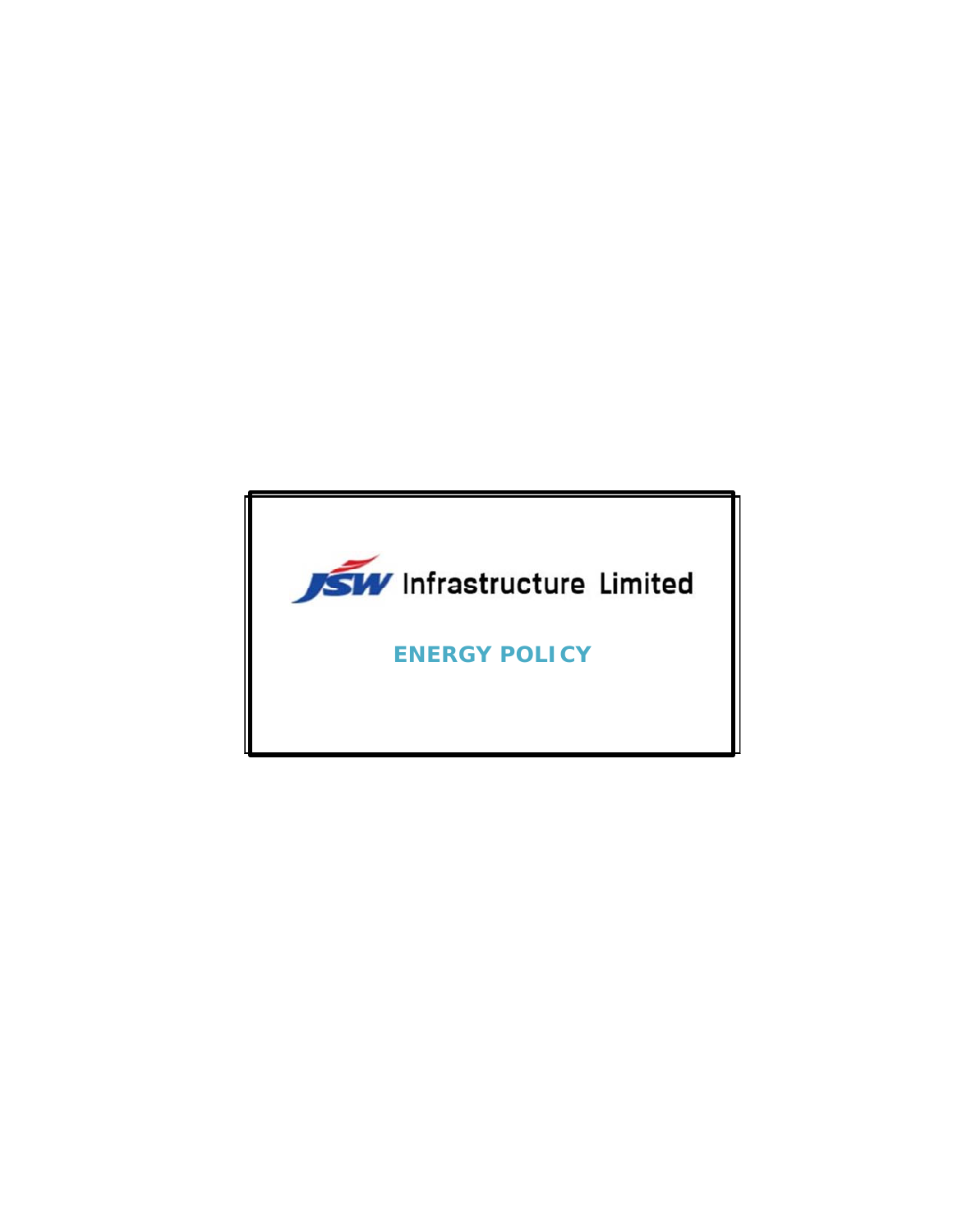

# **ENERGY POLICY**

# **PREFACE**

| <b>Title</b>               | <b>Energy Policy</b>      |
|----------------------------|---------------------------|
| <b>Version Number</b>      | 1.00                      |
| <b>Effective Date</b>      | 27.10.2021                |
| <b>Authorised by</b>       | <b>Board of Directors</b> |
| <b>Number of Revisions</b> |                           |
| <b>Last Revised Date</b>   | $\overline{\phantom{0}}$  |

As part of our efforts to deliver our Sustainability Vision, we at JSW Infrastructure Limited **('JSWIL' or 'the Company')** have established this Policy to demonstrate our commitment to energy conservation through:

- **Efficient use of energy;**
- Innovative projects to reduce energy demand;
- Switching of energy sourcing towards renewables.

In furtherance of this commitment, the Board of Directors has adopted this 'Energy Policy'.

## Background of the Issue

All forms of energy use have some form of environmental impact. The direct burning of coal, gas and oil releases carbon into the atmosphere, contributing to climate change, as does the use of electricity when it is sourced from power stations using these fuels. Nuclear power creates radioactive nuclear waste which requires storage for thousands of years. And these forms of energy also consume finite fossil fuel and uranium resources.

That is why the use of energy obtained from renewable sources\* is seen as a more favourable alternative, although it has to be recognised that even renewables have some detrimental impacts on the environment in terms of aesthetic impacts on the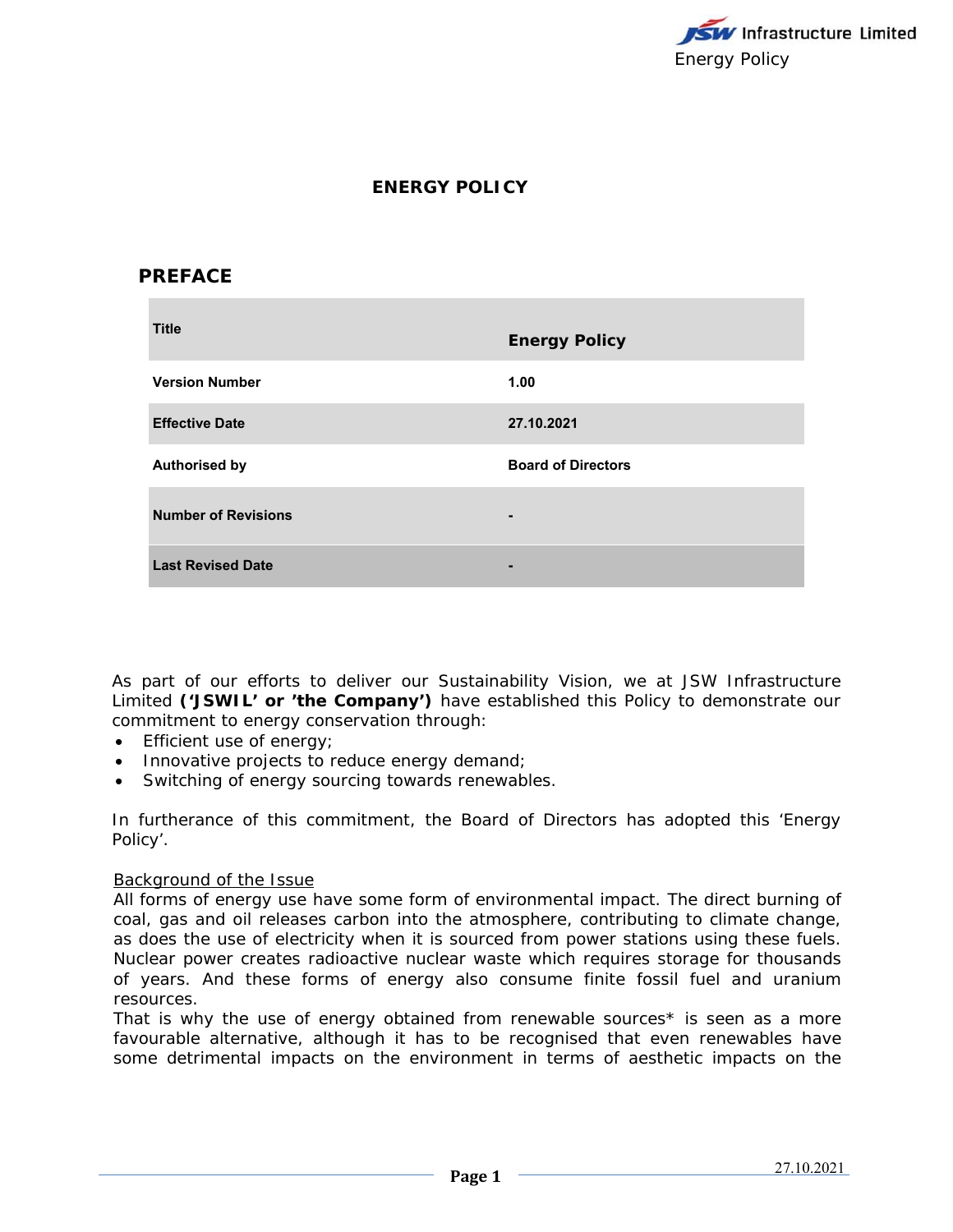landscape and the loss of vital habitats.

As populations continue to grow and technologically develop, demand for (and the price of) energy will only increase, resulting in greater competition between industry, transportation, domestic use, etc. That is why improved efficiency in the use of energy is seen as key in ensuring our long-term capability to satisfy societies' ever-growing demand.

#### How it Relates to JSWIL

As one of India's leading conglomerates within the steel, energy, cement and infrastructure sectors, all of the Company's activities use energy to a greater or lesser degree, and whilst we have always sought to minimise our use of energy, we recognise that we have a moral, social, and economic need to do much more.

In pursuance of our stated commitments to switch to renewable sources of energy and use it in efficient and innovative ways, we have adopted a number of aims towards which we will strive

These aims are supported by a range of actions and improvements through which those aims are to be achieved.

## **We aim to gain a full and detailed understanding of the nature and scale of all energy use (including transport) at our sites.**

To do this we will:

- Undertake a rigorous assessment across all our sites to determine how much energy is used, how it is used, and where that energy comes from;
- Develop programmes for each site to:
	- o Minimise energy demand by maximising the efficiency of energy use within processes and across our sites;
	- o Explore alternative fuels for transportation of people, goods and raw materials;
	- o Explore alternative, renewable sources of energy;
- Develop a long-term energy sourcing strategy as a Group to place greater emphasis on the sourcing of renewable energy;
- Monitor the amount of energy we are consuming, and the sources of that energy, on a regular basis to see how we are progressing, and reporting on this progress to our stakeholders.

#### In the meantime:

## **We aim to continue our current efforts to minimise the amount of energy we consume.**

To do this we will continue to:

- Exploit existing opportunities to minimise energy use on our sites;
- Work with our suppliers and customers to explore all avenues to reduce energy use through our supply chains, through our production processes and through the products we supply;